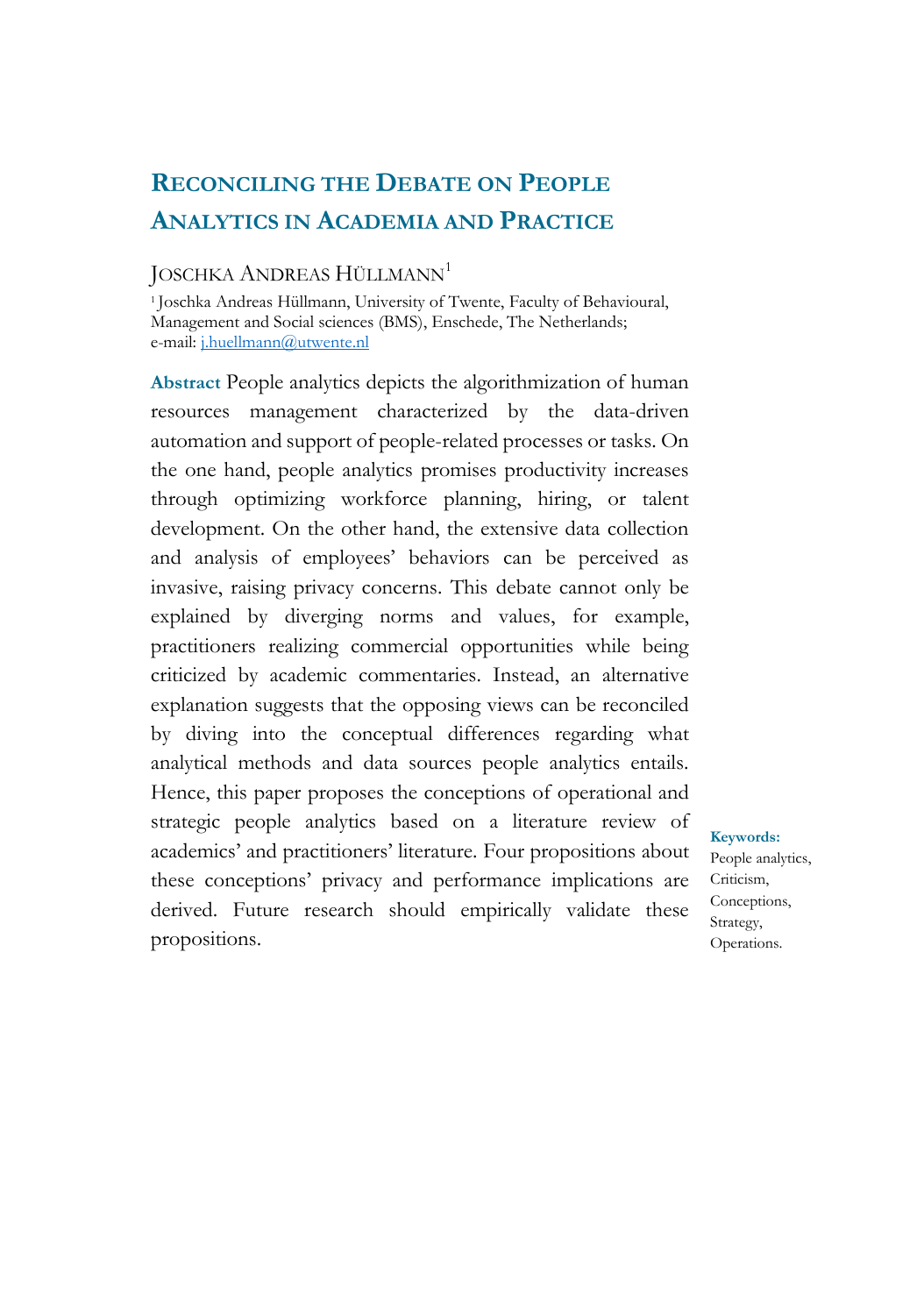#### **1 Introduction: The Hype around People Analytics**

People analytics is a hype topic seeing rising attention in professional practice (Chen et al., 2018). Practitioners popularize the topic with increasing availability of tools and functionalities, for example, AI-based video assessments, or consultancies, such as IBM or McKinsey, selling evidence-based hypotheticodeductive analyses for the human resources function (Hüllmann et al., 2021). People analytics describes the algorithmization of decision-making in peoplerelated organizational processes such as hiring, retention, or staffing. Technological advances, unprecedented data availability, and cultural changes that consider humans as "walking data generators" drive the topic (McAfee & Brynjolfsson, 2012). Understandably, people analytics sparks considerable controversy and is being discussed in mainstream media (Ajunwa, 2019) and academic outlets (Gal et al., 2017; Tursunbayeva et al., 2021).

Critics reject people analytics on the grounds of unethical surveillance and privacy invasion through fine-granular tracing of employee activity. They slander people analytics as reminiscent of the dystopian Taylorism (Hüllmann & Mattern, 2020). Others question the construct and external validity of people analytics' methods. They claim there is little empirical evidence for the promised outcomes (Marler & Boudreau, 2017). It is suggested that the employees affected by people analytics suffer negative consequences due to discrimination through the underlying algorithms and data sources, which reproduce existing stereotypes and biases (Gal et al., 2017). Further negative consequences of people analytics include stress due to a pressure to perform, resulting from the "transparent employee" (Hafermalz, 2021). Proponents of people analytics praise the datadriven and seemingly objective decisions that lead to more effective human resources management. Examples include improving retention rates and reducing employee attrition, stronger talent management, and lean human resources processes on the operational level (Marler & Boudreau, 2017). Levenson (2018) claims that people analytics supports strategy execution, resulting in competitive advantage through long-term workforce planning.

Are the reasons for these opposing viewpoints on people analytics simply a result of different values and norms, for example, the privacy invasion is acceptable if it leads to improved organizational outcomes? It is questionable that leading academic institutions such as Harvard Business Review would endorse such approaches (Leonardi & Contractor, 2018; Levenson, 2018). Perhaps, the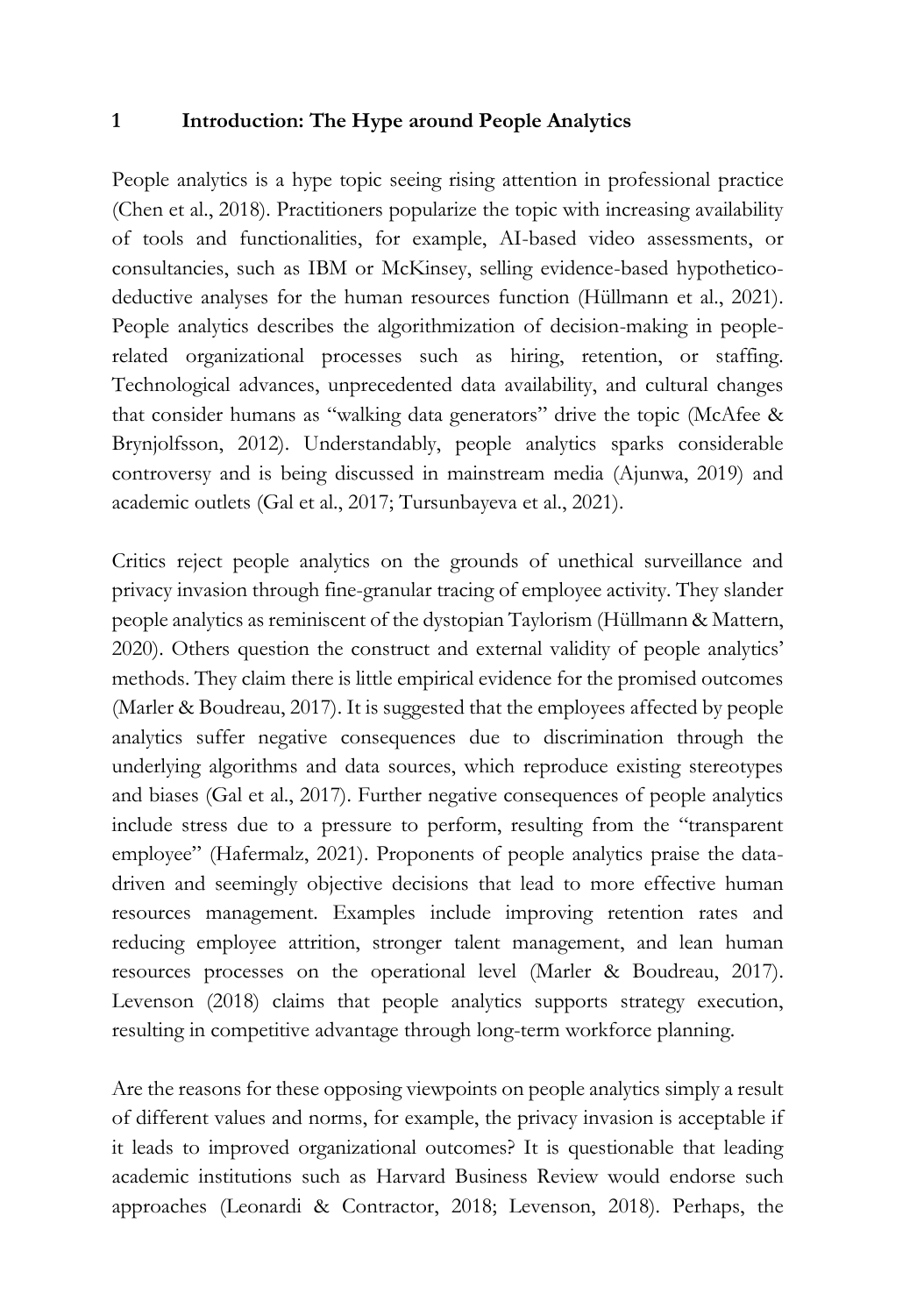controversy can be explained by practitioners realizing commercial opportunities and selling ethically problematic information systems? Although some practitioners do this, certainly not all of them can be accused of this, for example, Microsoft and IBM are engaging in people analytics while conforming to their respective privacy legislations (Hüllmann et al., 2021).

This paper puts forward an alternative explanation. It suggests that this controversy can be explained partially by diverging conceptions regarding what analytical methods and data sources people analytics entails. Conceptions are the underlying implicit assumptions and mental representations that people have in mind for people analytics (Laurence & Margolis, 1999). For example, software vendors focus on automating single human resources tasks via artificial intelligence and other computational approaches based on individual employees' behavioral data. In contrast, consultancies concentrate on the abstract idea of data-driven human resources management, including strategic decision-making regarding the workforce based on aggregated data and hypotheses tests. So far, only broad conceptions of people analytics have been put forward that do not sufficiently demarcate these conceptual differences in detail. For example, Hüllmann and Mattern (2020) define people analytics as "*socio-technical systems and associated processes that enable data-driven (or algorithmic) decision-making to improve peoplerelated organizational outcomes*." Such a broad definition cannot capture the necessary differences in data sources and analytical methods of people analytics that influence how experts perceive the topic. Hence, this paper asks the research question: **How can the diverging conceptions of people analytics explain and reconcile the opposing viewpoints?**

This paper reconciles the controversy of people analytics by diving into the conceptual assumptions underlying the term, elaborating on what analytical methods and data sources are employed in practice. These assumptions are compared with the conceptions espoused by critical academic commentaries. Although the different conceptions cannot explain all of the controversy surrounding people analytics, the reconciliation contributes to structuring the debate. It bridges the gap between practitioners and academics, who drive the opposing viewpoints. This paper's contribution guides future research in deriving and testing more empirically valid constructs regarding people analytics. Its argumentation is based on an exhaustive review of academics' and practitioners' literature. The remainder of the manuscript is organized as follows: section two introduces the core ideas behind people analytics, section three depicts the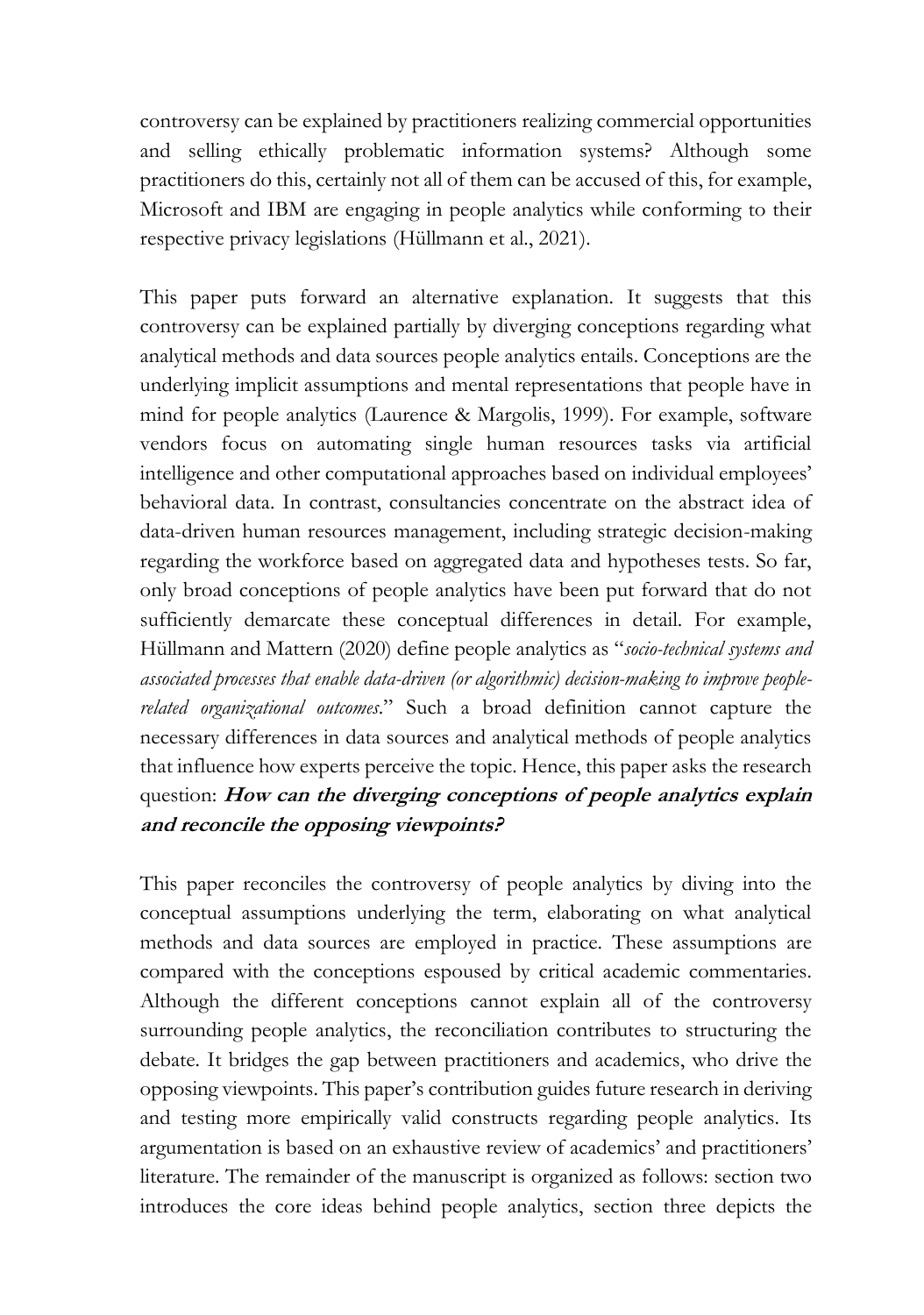literature search and coding approach, and lastly, section four presents the findings and discusses the implications.

# **2 Background: Datafication of Human Resources**

In the 21st century, discussions around big data and data-driven activities spawn in any business function. For people analytics, the nucleus is found in the human resources function, which progresses from basic controlling metrics and key performance indicators. It sees prospects in collecting and analyzing data about employees' behaviors to transform their decision-making from intuitive and experiential toward data-driven and evidence-based for informing traditional human resources processes (Marler & Boudreau, 2017). Although people analytics originated in human resources, the topic is relevant for any business function concerned with people management (Fecheyr-Lippens et al., 2015). The underlying premise is that data is objective and leads to better decisions than intuition, ultimately guiding organizations to achieve higher performance.

Predictive modeling that generates insights from descriptive and inferential statistical techniques is involved in people analytics. Information technology artifacts play a focal role. Compared to traditional human resource information systems (Dulebohn & Johnson, 2013; Ives et al., 1980), people analytics bears novel features that bring about altered organizational implications. So far, these implications are poorly understood because the underlying mental conceptions of people analytics vary considerably (Hüllmann & Mattern, 2020; Tursunbayeva et al., 2018). For example, Marler and Boudreau (2017, p. 15) define people analytics as a digital "human resources practice", whereas Cheng (2017, p. 2) understands it as a type of software tool. In contrast to this operational level of activity, Lawler and Boudreau (2015) consider people analytics a strategic approach with the means for strategic influence and guidance, delivering competitive advantage.

# **2.1 The Debate: Critics' and Proponents' Opposing Viewpoints**

The variety in goals, analytical methods, and data sources is conducive to the contentious debate and controversy. Critics focus on people analytics as an exclusively quantitative approach using algorithms for analyzing big data, behavioral data, and digital traces. This conception causes criticism because it entails collecting employees' behavioral data at a fine-granular level.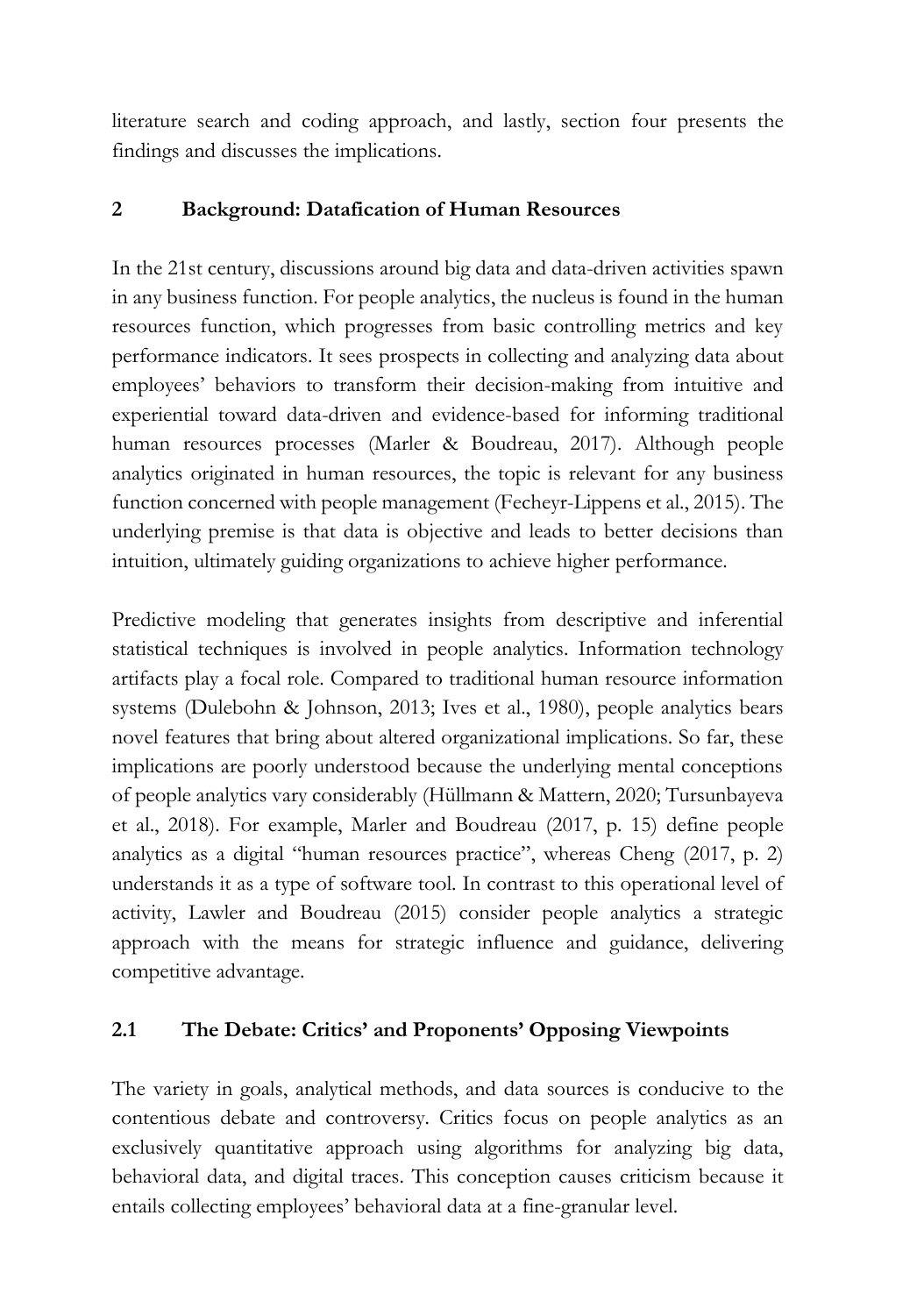Big data is not neutral. The algorithms reproduce the bias and discrimination inherited from the historical data, as well as the design choices by the developers (Gal et al., 2020; Hüllmann et al., 2021; Tursunbayeva et al., 2021). For example, the Amazon hiring algorithm got scrapped because it discriminated against females (Dastin, 2018). The reduction of complex social phenomena to simple metrics can give a false sense of objectivity (Gal et al., 2017). Construct validity of instruments based on behavioral data should be ensured through independent scientific studies (Braun & Kuljanin, 2015). However, the algorithms are often proprietary and opaque. Thus, validity cannot be guaranteed, and affected employees are unable to evaluate the algorithm (Goad & Gal, 2018). At the same time, more transparency increases the risk of "gaming the metrics", further questioning the algorithms' validity (Hüllmann, 2019). Reducing people-related organizational outcomes to mere performance metrics that can be optimized disregards the humans' feelings, intentions, and context, leading to dehumanization of work (Riemer & Peter, 2020). Similarly, optimization through nudging and shaping human behaviors can be considered manipulation (Tursunbayeva et al., 2021). All these issues can result in discomfort and stress for the employees, counteracting any positive effects. Tursunbayeva et al. (2021) report that the collection of behavioral data may extend into the employees' personal lives, escalating the looming issues surrounding privacy invasion, surveillance, ethics and legal risks (Hüllmann et al., 2021).

Despite these issues, around 70% of large enterprises consider people analytics a high priority and report having a people analytics team (Hüllmann & Mattern, 2020). The proponents of people analytics argue that it is not exclusively about algorithms and AI-based automation of human resources tasks. It is not about surveilling individuals. Instead, they argue that people analytics is about the scientific approach of hypothetic-deductive inquiry and reasoning, that is, evidence-based optimization of people-related processes. It is about hypothesis testing and rigorous analyses on the team- and organizational-level based on high-level aggregated and anonymized behavioral data (Angrave et al., 2016; Huselid, 2018). Bias and discrimination are avoided by using empirically validated instruments (Huselid, 2018) or conducting qualitative research that does not suffer from statistical errors (Levenson, 2018; Simón & Ferreiro, 2018). This understanding of *aggregate* employee behavior implies that people analytics supports enhancing job performance through changes in work design and organizational staffing (Levenson, 2018). It can help to scrutinize informal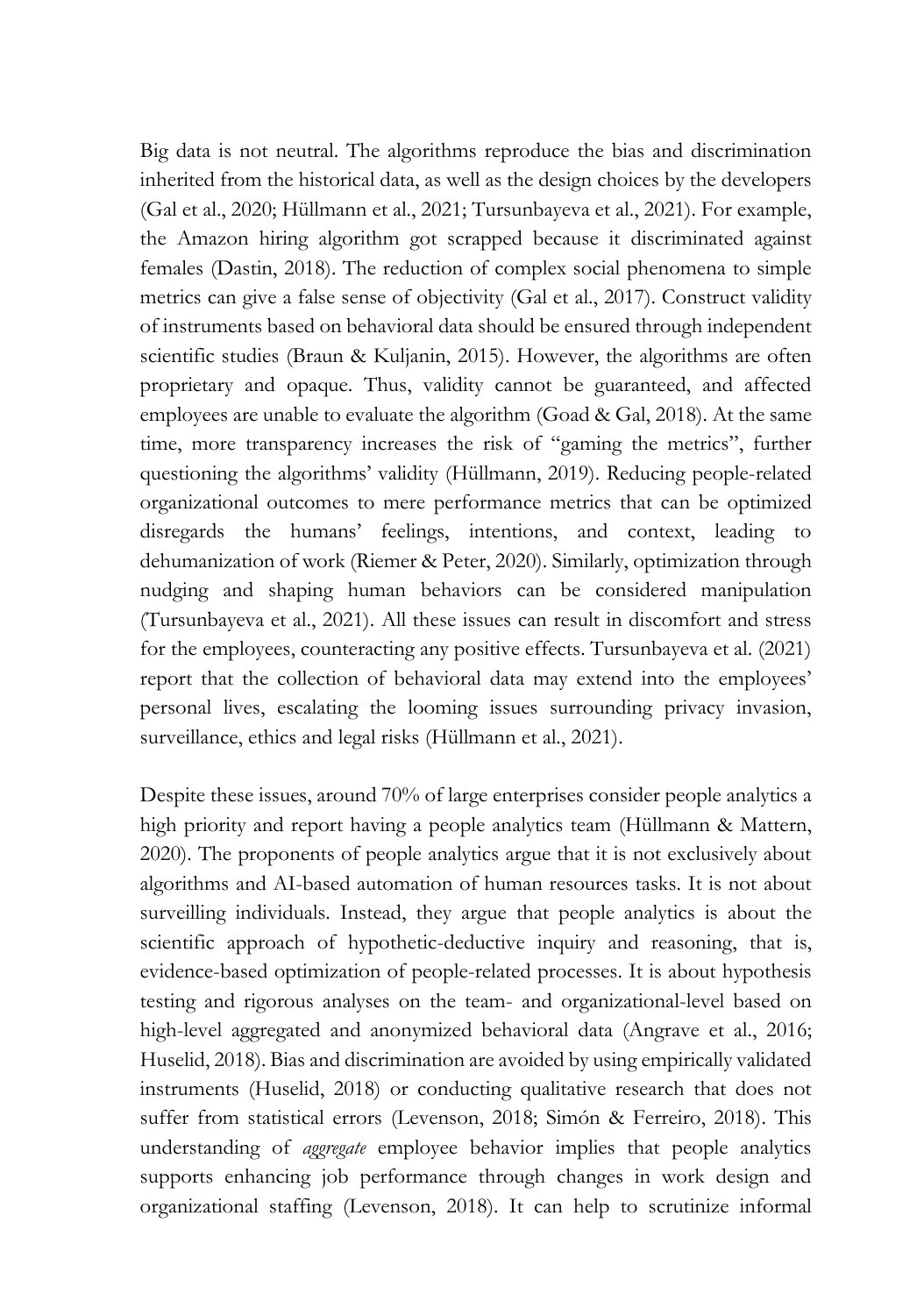structures and relationships for improving engagement (Leonardi & Contractor, 2018), or alter human resources processes such as recruiting, training, and staffing, increasing effectiveness and efficiency (Marler & Boudreau, 2017; van den Heuvel & Bondarouk, 2017). Long-term optimization of people-related processes such as workforce planning, talent development, and staffing can achieve strategic competitive advantage (Huselid, 2018; Levenson, 2018).

Clashing norms and values can partially explain this controversy. Clearly, the AIbased tools that automate specific tasks of the human resources function based on an excessive collection of behavioral data do exist (Hüllmann et al., 2021). Practitioners follow commercial interests and deem such approaches viable, whereas critics complain about surveillance and privacy invasion (Hüllmann et al., 2021). Concomitantly, critics may reject people analytics, even if it is based on anonymized and highly-aggregated data on the grounds of dehumanization, little evidence for its positive effects, or risk of reidentification (Marler & Boudreau, 2017). However, the variety in values, norms, and ethics does not explain how high-level aggregated and anonymized data leads to extensive surveillance. It does not explain how interviews and qualitative inquiries can facilitate employee surveillance (Hafermalz, 2021). It does not consider that longterm optimization of human resources processes such as workforce allocation, development, or staffing is different from automating single human resources tasks through behavioral data collection and analysis, such as AI-based video assessments for selecting prospective recruits. These differences in conceptions lead to friction and fuel the controversy and debate. For the debate to be more productive, it needs to be more nuanced.

# **3 Methods: Reviewing Academia and Practice**

This paper resolves the research question by providing an overview of people analytics, reviewing and organizing academics' and practitioners' literature on the topic. The years from 2014 to 2021 are included since the first hype started around 2014. Based on the results, a multidimensional categorization that captures the dominant variants of people analytics' conceptions among practitioners and academics is proposed. To identify relevant pieces of literature, academic databases and consultancy websites were searched by keywords, and additionally, the consultancy websites were searched by manual query. The keywords were selected based on previous studies (Hüllmann & Mattern, 2020; Tursunbayeva et al., 2018). Synonyms such as "HR analytics" and "workforce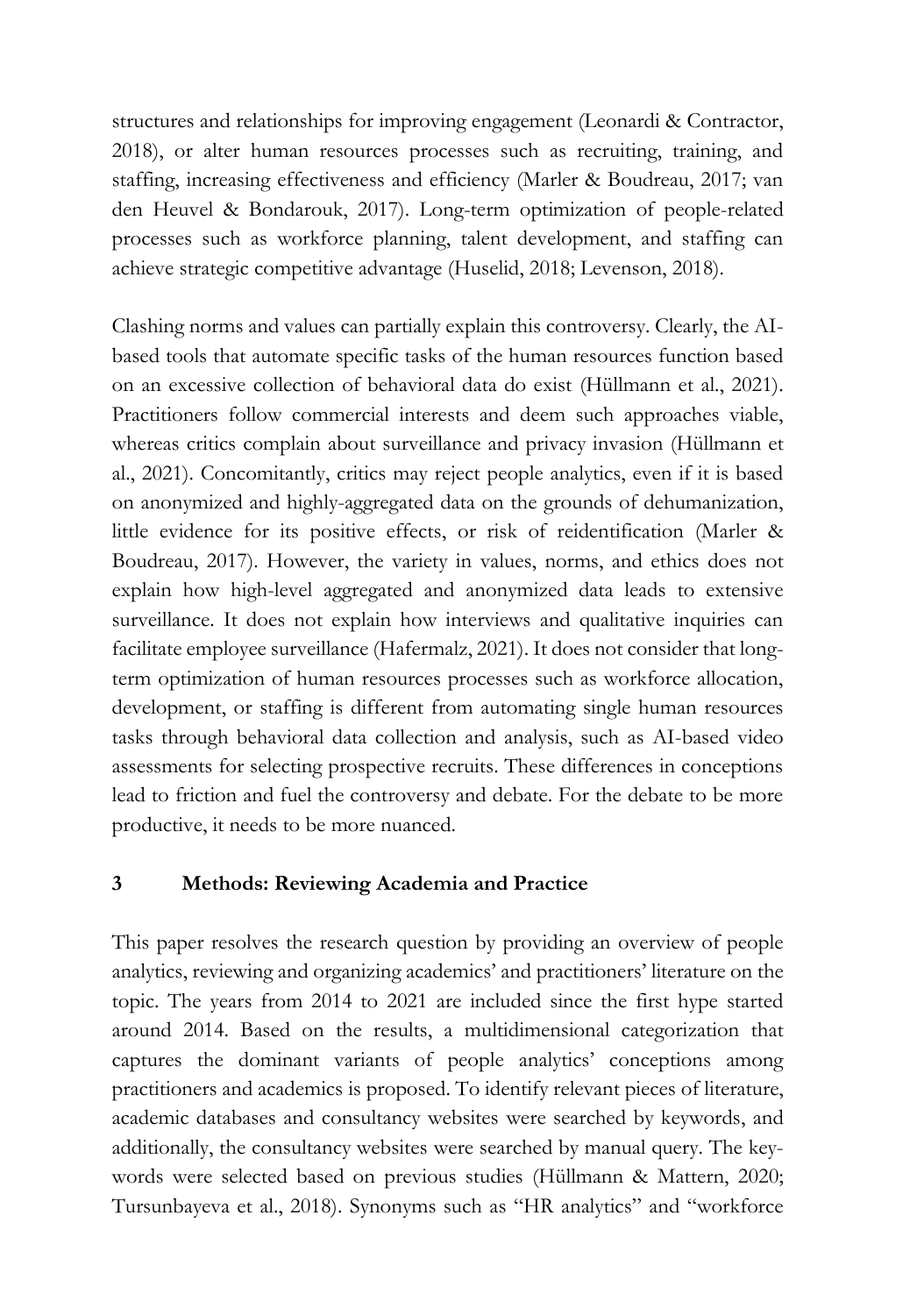analytics" were included. The keywords are illustrated in [Figure 1](#page-6-0) together with the overall search process that resulted in the body of literature of academics' and practitioners' manuscripts.



<span id="page-6-0"></span>**Figure 1. Search Process for Academic and Practitioners' Literature**

For searching the academic literature, one search engine and two scientific databases were used to get an exhaustive overview, following established recommendations (vom Brocke et al., 2009; Webster & Watson, 2002). For querying the databases, the fields *title*, *abstract*, and *keywords* were used to balance precision and recall. The search query was constructed by concatenating each keyword with "Analytics" (Figure 1) and joining the concatenations by the "OR" operator. The "OR" operator was also used to account for common synonyms (e.g., "HR" OR "human resource[s]"). Because Google Scholar does not index the abstract or keywords, the results were filtered through the title field using advanced search and the parameter "allintitle:". To reduce the number of consultancies, the top 20 consultancies by revenue were identified (Gartner, 2018), expecting relevant input in terms of research and development on a novel topic such as people analytics. Preliminary screening to determine if the consultancies provide relevant input, services, or expertise on people analytics yielded the nine consultancies shown in [Figure 1](#page-6-0) (ordered alphabetically). To identify relevant information on the consultancies' websites, three different search approaches based on the keywords were applied (cf. [Figure 1\)](#page-6-0): **(1)** Use of the search function of the website; **(2)** Use of Google's site search function (e.g., site: http://example.com/ "HR "analytics"); **(3)** Manual navigation through the website. Website different and the parameter "shine", altowing the state of the state of the state of the state of the state of the state of the state of the state of the state of the state of the state of the state of the state of

Most consultancy websites do not have a search function, and Google search provides too many irrelevant results (similar to Google Scholar). Thus, the websites were manually navigated and scrutinized for relevant information based on the keywords. The search was conducted by the author and two research assistants. Since each consultancy named and positioned the relevant sections of their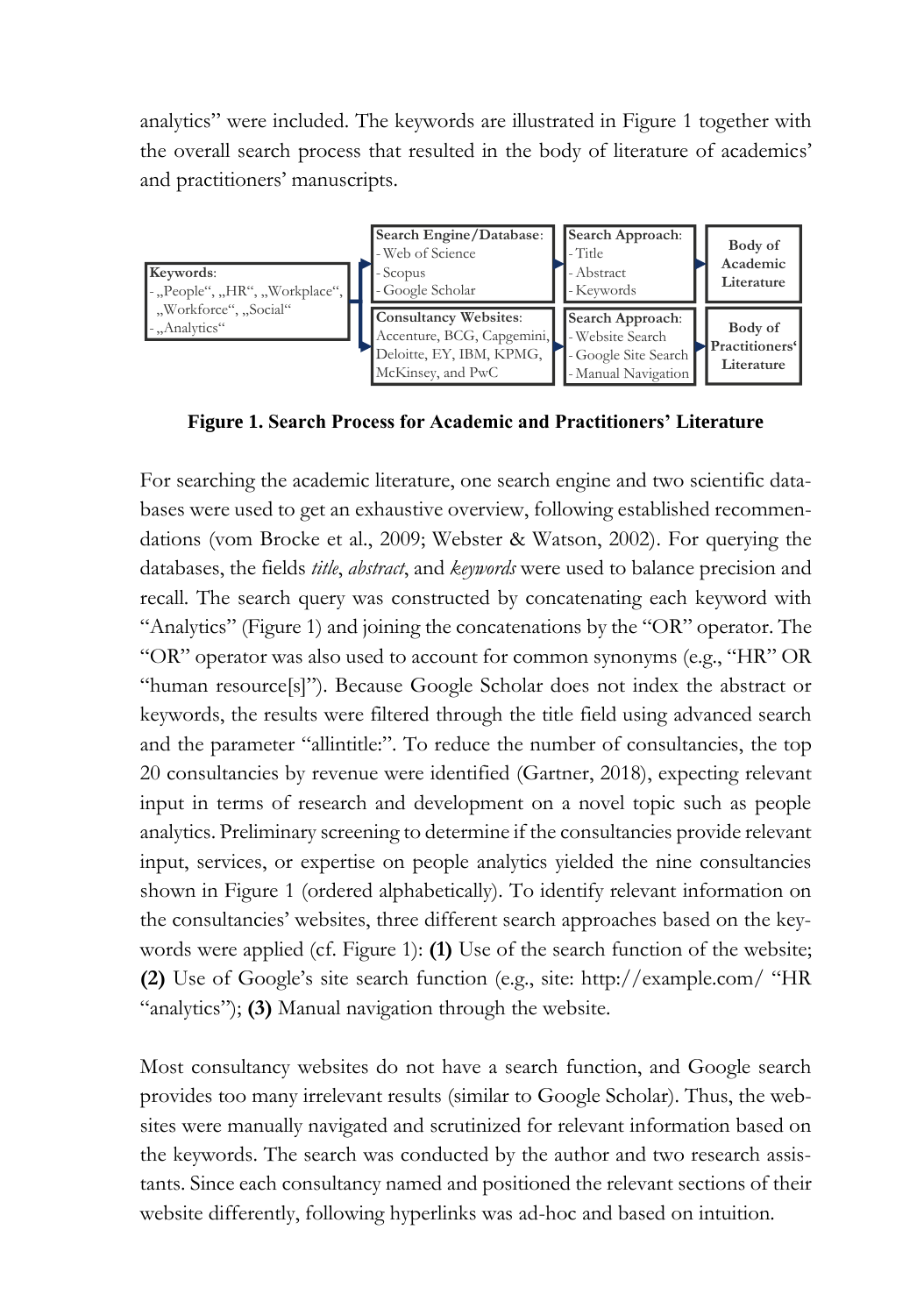<span id="page-7-0"></span>

| Dimension                     | Explanation                                             |  |  |
|-------------------------------|---------------------------------------------------------|--|--|
| <b>Information Technology</b> | What is the role of information technology?             |  |  |
| Data Sources                  | What data sources are collected and analyzed?           |  |  |
| <b>Methods</b>                | What are the methods being used?                        |  |  |
| <b>Stakeholders</b>           | Who is responsible and drives the topic?                |  |  |
| <b>Scope</b>                  | What is the scope of outcomes, goals, or purposes?      |  |  |
| <b>Unit of Analysis</b>       | Which unit of analysis is depicted?                     |  |  |
| Consequences                  | What are the consequences of applying people analytics? |  |  |

**Table 1.** Coding Scheme adapted from Hüllmann and Mattern (2020)

The information gathered from the literature is analyzed using a coding scheme developed by Hüllmann & Mattern (2020), rooted in early information systems frameworks (Ives et al., 1980). The coding scheme breaks down the implicit assumptions and mental representations into smaller constituents, enabling demarcation of people analytics' conceptions in detail. From the coding scheme, the dimensions relevant to answering this paper's research question were selected [\(Table 1\)](#page-7-0). The analysis is conducted through an explorative two-cycle coding approach (Saldana, 2009). During the first cycle, the author and two research assistants independently generated codes from the manuscripts, inductively, yielding a diverging set of codes. The codes differed in syntax (the words being used as the codes) and semantics (what was meant by the codes). During the second cycle, the same researchers jointly resolved all non-matching codes to agree on the final set of codes, from which the results are derived.

# **4 Findings: Operational versus Strategic People Analytics**

The literature search yielded more than 100 papers after querying the databases by title, abstract, and keywords. After inspecting the full text and screening for relevance to the research question, 42 papers were included in the analysis. The results show that there is unanimity in the fact that people analytics is a tool for supporting decision-making related to people outcomes in the organization. In the details, however, two overarching people analytics' conceptions based on the targeted level of managerial activity were identified (Anthony, 1965): **strategic** and **operational people analytics**. All dimensions were coded for practitioners and academics each, extracting and condensing the findings, which are summarized in [Table 2.](#page-8-0) Operational people analytics emphasizes the digitalization of operational human resources processes through machine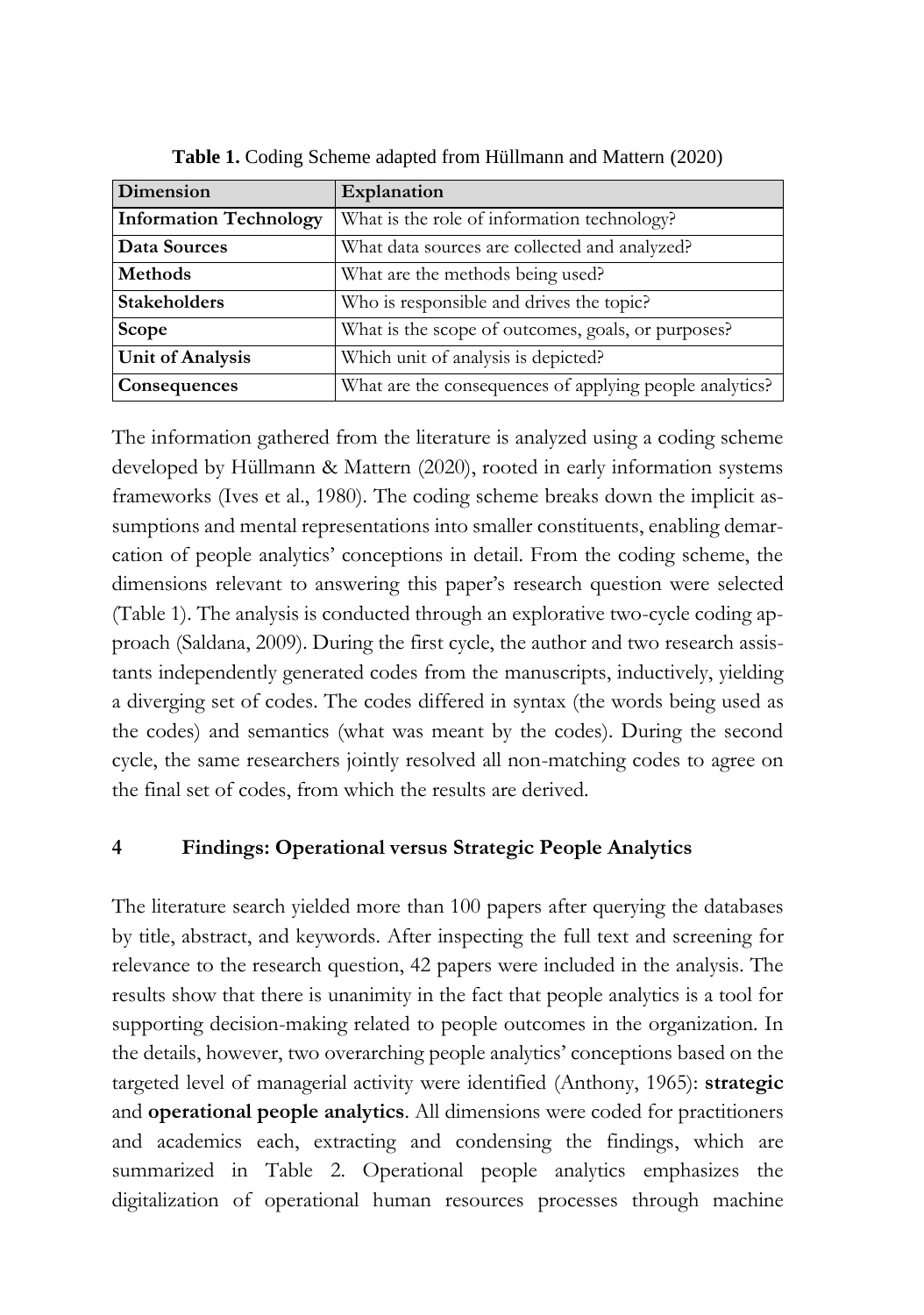learning and information technology. It is perceived as the next incremental step to digitize human resources processes and practices by applying quantitative, data-driven methods. It focuses on human resources functions' core objectives, such as hiring, retention, staffing, and uses quantitative and data-driven approaches. Both academics and software vendors leverage this conception by focusing on tools that support or automate single human resources processes or tasks, for example, AI-based video assessments. Strategic people analytics turns away from perceiving people analytics as an operations supporting tool and advertises the "next evolution step for the human resources" function instead. It focuses on leveraging people analytics for strategic processes such as long-term workforce development and the firm's digital transformation. The main areas of application are workforce, talent, and leadership development and the strategic alignment of the human resources strategy with the overall business strategy. It subsumes qualitative and quantitative approaches. The insights are used for manual and semi-automated analyses to inform strategic planning processes. Following this conception, people analytics is not only a topic for middle management and human resources executives but branches out to the broader senior and c-level. Consultancies drive this conception, advertising high-level consultancy services and promising a strategic role for the human resources function.

Compared to traditional human resource information systems, both the operational and strategic people analytics' conceptions share novel characteristics in (1) unprecedented availability of data (big data), (2) the data's behavioral nature providing fine-grained insights, (3) advanced computational capabilities to perform complex AI-based calculations.

| <b>Dimension</b> | Characteristic     | Sources (Academic; Practitioners)                      |
|------------------|--------------------|--------------------------------------------------------|
| Scope            | Core objectives in | (Baesens et al., 2017; Tursunbayeva et al., 2018; van  |
|                  | <b>HR</b> Function | den Heuvel & Bondarouk, 2017); (Fineman, 2016;         |
|                  |                    | Guenole et al., 2018)                                  |
|                  | Long-term work-    | (Angrave et al., 2016; Marler & Boudreau, 2017;        |
|                  | force planning     | McIver et al., 2018); (Bachman et al., 2015;           |
|                  |                    | Fineman, 2016)                                         |
|                  | Digital transfor-  | (Angrave et al., 2016; Simón & Ferreiro, 2018);        |
|                  | mation             | (Fecheyr-Lippens et al., 2015; Silvestre et al., 2015) |

<span id="page-8-0"></span>Table 2. Multidimensional Categorization of People Analytics (HRIS = human resources information systems; \*interviews includes expert panels, workshops, observations, focus groups; \*\*workshops includes SWOT-analysis, balanced scorecards)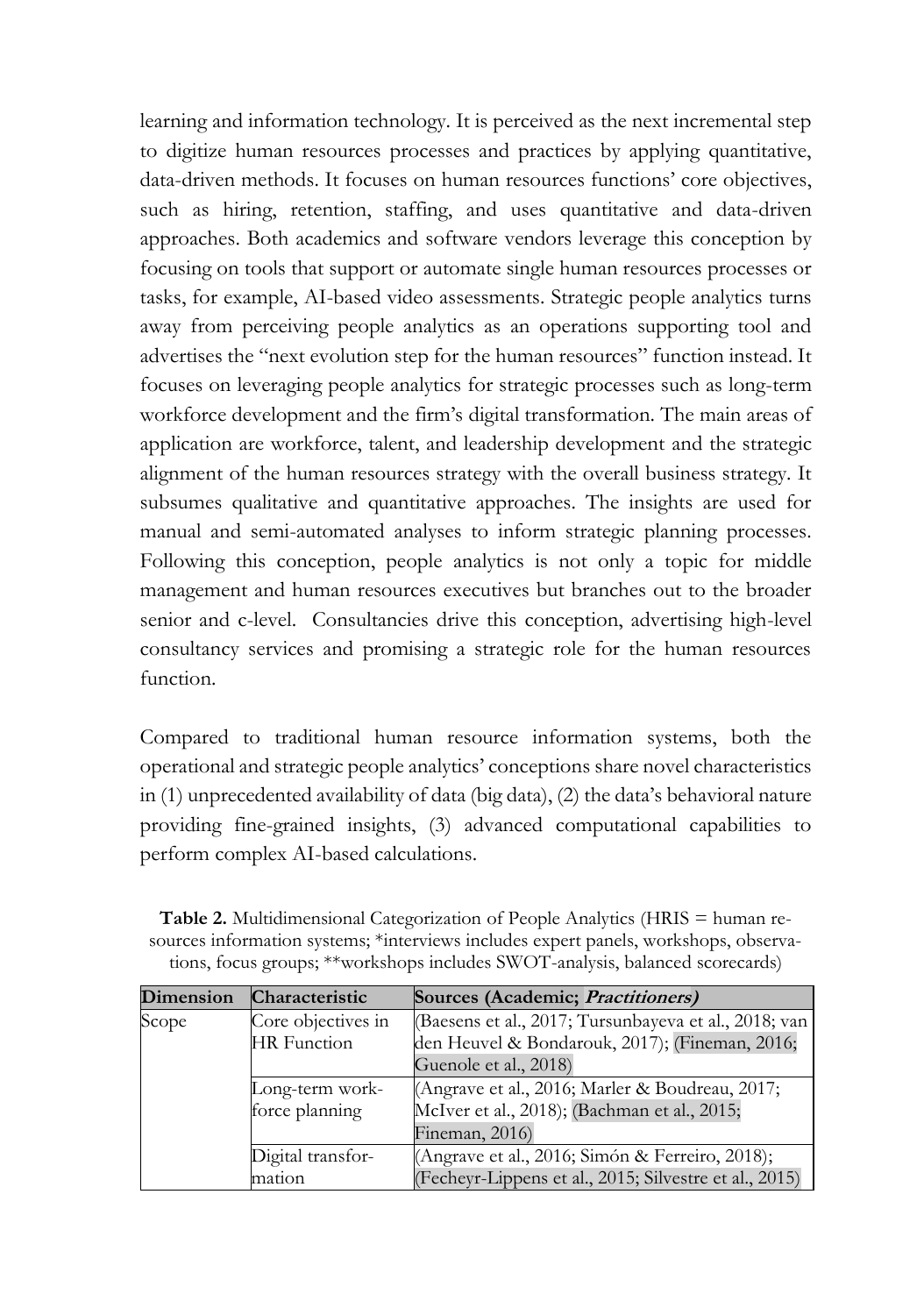| Unit of Anal- Individual<br>vsis      |                                                                  | (van den Heuvel & Bondarouk, 2017); (Collins et<br>al., 2017)                                                                  |  |  |  |  |
|---------------------------------------|------------------------------------------------------------------|--------------------------------------------------------------------------------------------------------------------------------|--|--|--|--|
|                                       |                                                                  | Group/Organization (Levenson, 2018); (Bachman et al., 2015; Fineman,<br>2016)                                                  |  |  |  |  |
| Data Struc-<br>ture                   | Structured                                                       | (Baesens et al., 2017); (Fern et al., 2014)                                                                                    |  |  |  |  |
|                                       | Unstructured                                                     | (Angrave et al., 2016; McIver et al., 2018)                                                                                    |  |  |  |  |
|                                       | Data Sources Digital Traces                                      | (Hüllmann & Kroll, 2018; McIver et al., 2018);                                                                                 |  |  |  |  |
|                                       |                                                                  | (Sweeney et al., 2016)                                                                                                         |  |  |  |  |
|                                       | Sensors                                                          | (Hüllmann et al., 2021); (Arellano et al., 2017)                                                                               |  |  |  |  |
|                                       | (Pulse) Surveys                                                  | (Angrave et al., 2016; Levenson, 2018); (Guenole &                                                                             |  |  |  |  |
|                                       |                                                                  | Feinzig, 2016)                                                                                                                 |  |  |  |  |
|                                       | Interviews*                                                      | (Levenson, 2018); (Silvestre et al., 2015)                                                                                     |  |  |  |  |
|                                       | HRIS                                                             | (Levenson, 2018); (Guenole & Feinzig, 2016)                                                                                    |  |  |  |  |
|                                       | Video/Audio                                                      | (Hüllmann et al., 2021); (Collins et al., 2017)                                                                                |  |  |  |  |
|                                       | External Data Sets                                               | (Baesens et al., 2017); (Fern et al., 2014)                                                                                    |  |  |  |  |
|                                       | Data Content Personnel Data                                      | (Baesens et al., 2017);                                                                                                        |  |  |  |  |
|                                       | Project Data                                                     | (Baesens et al., 2017; Levenson, 2018)                                                                                         |  |  |  |  |
|                                       | Psychometric Data                                                | (Arellano et al., 2017)                                                                                                        |  |  |  |  |
|                                       | Location                                                         | (Baesens et al., 2017; Simón & Ferreiro, 2018)                                                                                 |  |  |  |  |
|                                       | Behavioral                                                       | (Kremer-Davidson et al., 2016); (Fineman & Solow,                                                                              |  |  |  |  |
|                                       |                                                                  | 2018)                                                                                                                          |  |  |  |  |
|                                       | Market Data                                                      | (Marler & Boudreau, 2017); (Fern et al., 2014)                                                                                 |  |  |  |  |
| Quantitative<br>Clustering<br>Methods |                                                                  | (Simón & Ferreiro, 2018); (Arellano et al., 2017;<br>Fecheyr-Lippens et al., 2015; Fern et al., 2014;<br>Guenole et al., 2018) |  |  |  |  |
|                                       | Network Analysis                                                 | (Levenson, 2018); (Fern et al., 2014; Guenole et al.,<br>2018)                                                                 |  |  |  |  |
|                                       | Null Hypothesis                                                  | (Simón & Ferreiro, 2018; van den Heuvel &                                                                                      |  |  |  |  |
|                                       | Significance Testing                                             | Bondarouk, 2017); (Fern et al., 2014; Guenole &<br>Feinzig, 2016)                                                              |  |  |  |  |
|                                       | Machine Learning                                                 | (Angrave et al., 2016; McIver et al., 2018; Shami et                                                                           |  |  |  |  |
|                                       |                                                                  | (Video, Audio, Text) al., 2015); (Fecheyr-Lippens et al., 2015; Silvestre et                                                   |  |  |  |  |
|                                       |                                                                  | al., 2015)                                                                                                                     |  |  |  |  |
| Qualitative                           | Interview Coding,                                                | (Kremer-Davidson et al., 2016; Levenson, 2018);                                                                                |  |  |  |  |
| Methods                               | Workshops**                                                      | (Fecheyr-Lippens et al., 2015)                                                                                                 |  |  |  |  |
|                                       | Consequences Ethics & Legal                                      | (Gal et al., 2017); (Guenole et al., 2017)                                                                                     |  |  |  |  |
|                                       | Surveillance                                                     | (Hüllmann et al., 2021); (Guenole et al., 2017;<br>Schwieters, 2015)                                                           |  |  |  |  |
|                                       | Wellbeing & Stress                                               | (Tursunbayeva et al., 2021); (Guenole & Feinzig,<br>2016)                                                                      |  |  |  |  |
|                                       | <b>Statistical Issues</b><br>validity, bias, discrimina-<br>tion | (Gal et al., 2020; Hüllmann & Mattern, 2020);<br>(Guenole & Feinzig, 2016)                                                     |  |  |  |  |
|                                       | Implementation<br>change management,<br>skillgap                 | (Hüllmann & Mattern, 2020); (Bachman et al., 2015;<br>Guenole et al., 2017)                                                    |  |  |  |  |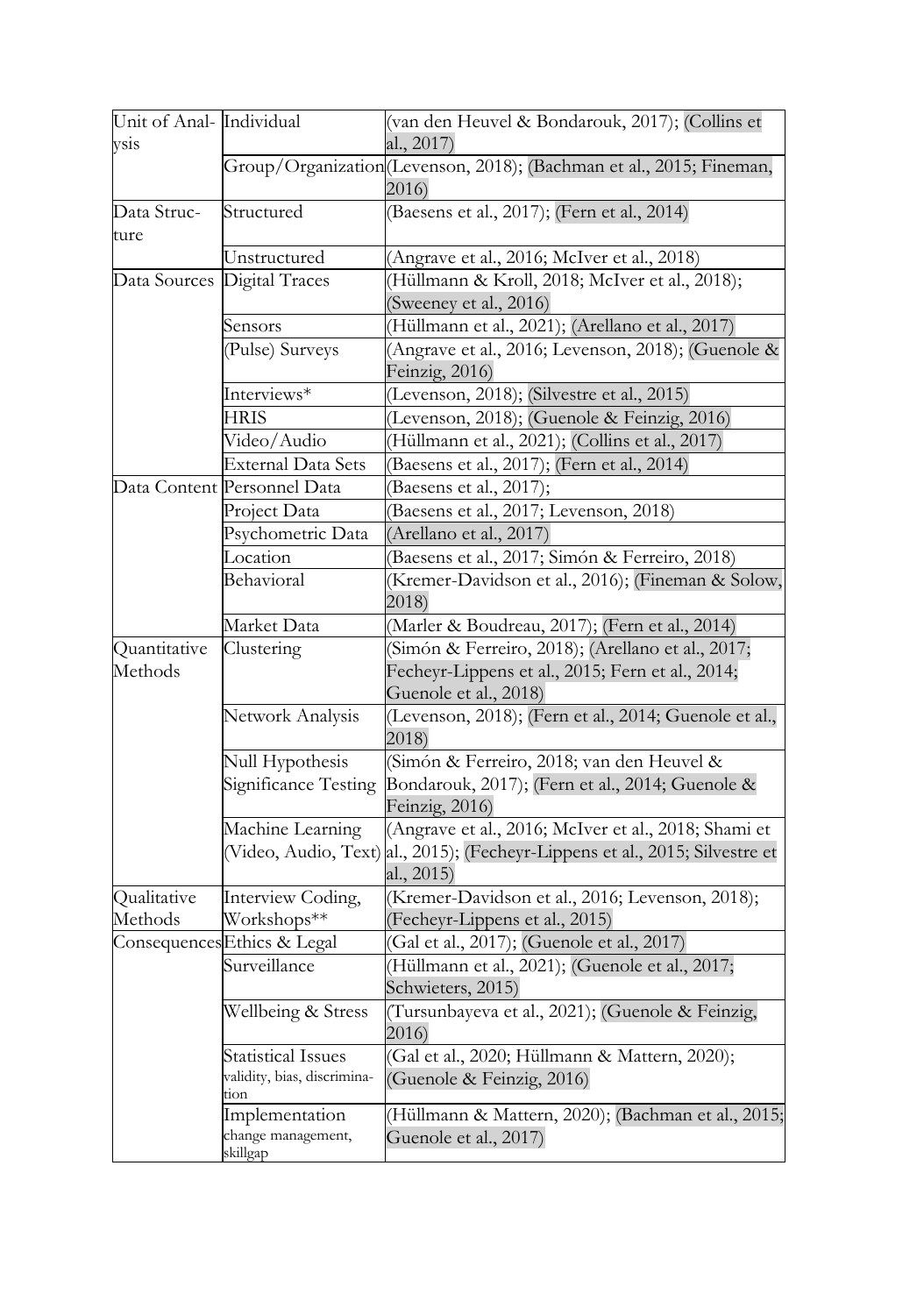The differences between the identified people analytics' conceptions and traditional human resources information systems exacerbate the contentious debate. People analytics' novel characteristics cause negative consequences. Combining the novel extent of available data with the data's behavioral nature allows fine-granular tracing of employee behavior, depicted as the metaphorical panopticon (Hafermalz, 2021). Through extensively monitoring employee behavior, the panopticon inhibits the behavioral mechanisms theorized by Altman (1977) for reaching an individual's desired privacy outcomes. Conversely, fine-grained monitoring enables more precise decision models for personnel decisions, improving the effectiveness of human resource information systems on the operational level. Simultaneously, more data and advances in artificial intelligence technology enable decision support for less structured decision problems, that is, problems on the strategic level of managerial activity. Strategic people analytics with qualitative approaches or highly aggregated and anonymized data sources, however, is unproblematic in terms of surveillance except for risks of reidentification or dehumanization.

This paper advances the understanding of next-generation human resource information systems and their organizational implications. It shows how the differences between operational and strategic people analytics' conceptions explain the controversial debate and the opposing viewpoints. It contributes to bridging the academic and practice divide. Academics' and practitioners' attitudes and purposes differ when talking about people analytics. Academics focus on introducing the topic, presenting state of the art, and providing an outlook for the future. While they highlight the topic's relevance, they emphasize the issues. In contrast, practitioners focus on best practices and advertising people analytics products as the next evolution of human resources, emphasizing benefits and opportunities. The academic literature takes a more neutral perspective and tries to make sense of the practices associated with people analytics, whereas practitioners are more hands-on and pursue commercial interests. Summarizing the results, this paper contributes four tentative propositions based on people analytics' novel characteristics and the two overarching conceptions:

**Operational Level People Analytics: (1)** A large amount of behavioral data and computational advances (machine learning/AI) enable fine-grained insights for broader automation of structured personnel decision problems compared to traditional human resource information systems. **(2)** Operational people analytics, driven by academics and vendors, suffers from privacy concerns as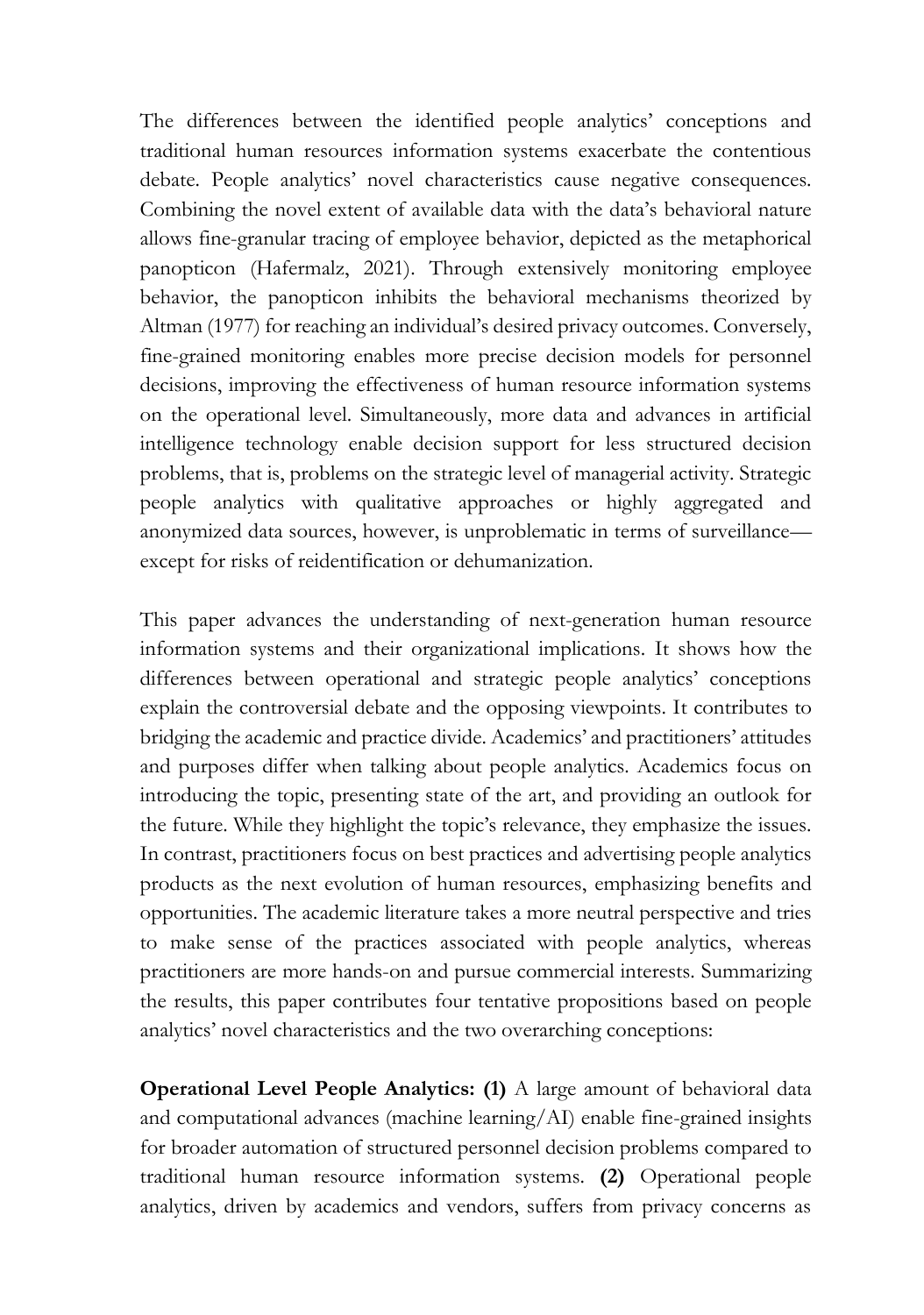individuals are monitored through large-scale behavioral tracking and quantitative analyses (=AI tools), which inhibit privacy regulation behaviors.

**Strategic Level People Analytics: (3)** A large amount of behavioral data and computational advances (machine learning/AI) enable more effective human resource information systems for less structured decision problems compared to traditional human resource information systems. **(4)** Strategic people analytics, driven by consultancies, does not suffer from privacy concerns (that much) as the relevance of daily fine-grained monitoring is reduced over aggregated data and qualitative approaches (=consulting practice).

#### **5 Limitations and Conclusion: Moving People Analytics Forward**

This paper's limitations include that only literature until 2021 was analyzed, although people analytics is a dynamic topic and changes occur quickly. Only a selection of large consultancies was considered, so generalizability to small and medium consultancies might be limited. The filtering was subjective, and other researchers might include different papers. Differentiating the conceptions based on a single dimension does not work because the same data sources or analytical methods can be used for both operational and strategic improvements, as methods such as machine learning are generic. Thus, it is crucial to consider the combination of scope, analytical methods, and data sources that make up a conception. Due to space limitations, not all conceptual details could be fused out. Instead, the multidimensional categorization and the two conceptions are briefly depicted before outlining the theoretical propositions. So far, the results remain conceptual, and empirical evidence for the propositions is lacking. The next steps are adjusting the multidimensional categorization according to peer feedback and validating the suggested propositions with an online experiment (Schulz et al., 2010). Concluding, this paper contributes four propositions that advance the theory of people analytics. The gap between academia and practice is highlighted. Managers are encouraged to consider the academic discourse on people analytics and be aware of the different conceptions. These different conceptions have divergent implications that must be addressed when implementing people analytics.

#### **Acknowledgments**

The author thanks Laura Schümchen and Silvia Jacome for their help in the coding of the literature, Simone Krebber for her support in the research project, and Stefan Klein for his guidance.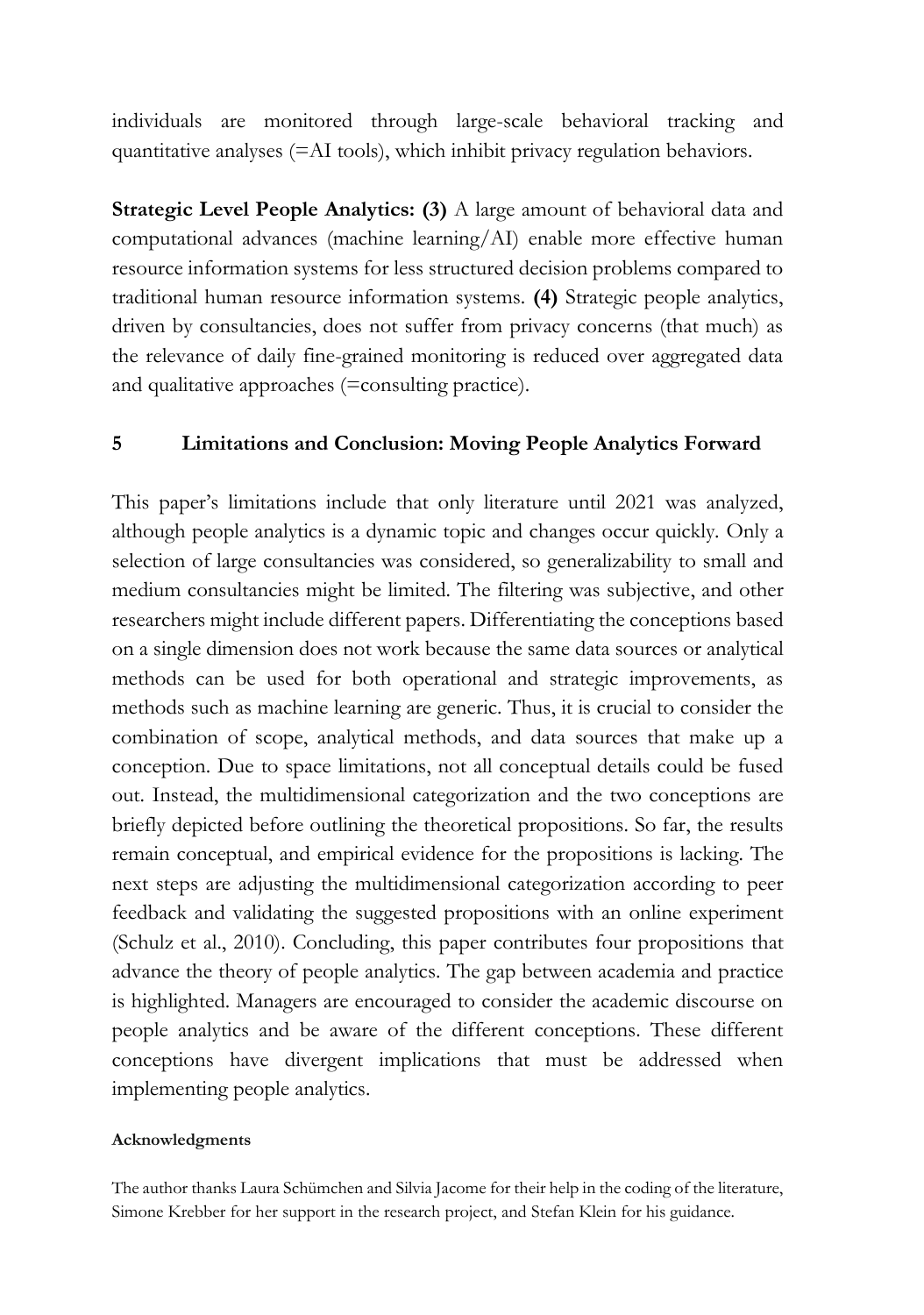#### **References**

- Ajunwa, I. (2019, October 8). Beware of Automated Hiring. *The New York Times Magazine*, 27–28. https://www.nytimes.com/2019/10/08/opinion/ai-hiring-discrimination.html
- Altman, I. (1977). Privacy Regulation: Culturally Universal or Culturally Specific? *Journal of Social Issues*, *33*(3), 66–84. https://doi.org/10.1111/j.1540-4560.1977.tb01883.x
- Angrave, D., Charlwood, A., Kirkpatrick, I., Lawrence, M., & Stuart, M. (2016). HR and Analytics: Why HR is Set to Fail the Big Data Challenge. *Human Resource Management Journal*, *26*(1), 1– 11. https://doi.org/10.1111/1748-8583.12090
- Anthony, R. (1965). *Planning and Control Systems: A Framework for Analysis*. Harvard University Press.
- Arellano, C., DiLeonardo, A., & Felix, I. (2017). Using People Analytics to Drive Business Performance: A Case Study. *McKinsey Quarterly*, *7*(1), 1–7.
- Bachman, C., Several, A., & Wrigth, D. (2015). *Deloitte and SuccessFactors Workforce Analytics & Planning for Federal Government*. Deloitte Development LLC.
- Baesens, B., De Winne, S., & Sels, L. (2017). Is Your Company Ready for HR Analytics? *MIT Sloan Management Review*, *58*(2), 20–21.
- Braun, M. T., & Kuljanin, G. (2015). Big Data and the Challenge of Construct Validity. *Industrial and Organizational Psychology*, *8*(4), 521–527. https://doi.org/10.1017/iop.2015.77
- Chen, J., Cheng, C., Collins, L., Chharbria, P., & Cheong, H. (2018). *The Rise of Analytics in HR: The era of talent intelligence is here*. LinkedIn Report.
- Cheng, M. (2017). Causal Modeling in HR Analytics: A Practical Guide to Models, Pitfalls, and Suggestions. *Academy of Management Proceedings*, *2017*(1), 17632. https://doi.org/10.5465/AMBPP.2017.187
- Collins, L., Fineman, D., & Tsuchida, A. (2017). People Analytics: Recalculating the Route. In B. Pelster & J. Schwartz (Eds.), *Global Human Capital Trends 2017* (pp. 96–105). Deloitte University Press.
- Dastin, J. (2018, October 11). Amazon scraps secret AI recruiting tool that showed bias against women. *Reuters*, 1–4. https://www.reuters.com/article/us-amazon-com-jobs-automationinsight/amazon-scraps-secret-ai-recruiting-tool-that-showed-bias-against-womenidUSKCN1MK08G
- Dulebohn, J. H., & Johnson, R. D. (2013). Human resource metrics and decision support: A classification framework. *Human Resource Management Review*, 23(1), 71–83. classification framework. *Human Resource Management Review*, *23*(1), 71–83. https://doi.org/10.1016/j.hrmr.2012.06.005
- Fecheyr-Lippens, B., Schaninger, B., & Tanner, K. (2015). Power to the New People Analytics. *McKinsey Quarterly*, *3*(1), 1–1.
- Fern, B., Lesser, E., & Kechaou, S. (2014). *Unlock the People Equation: Using Workforce Analytics to Drive Business Results*. IBM Institute for Business Value.
- Fineman, D. (2016). *Enabling Business Results with HR "Measures that Matter."* Deloitte Development LLC.
- Fineman, D., & Solow, M. (2018). *How Predictive People Analytics are Revolutionizing HR*. Deloitte Development LLC.
- Gal, U., Jensen, T. B., & Stein, M. K. (2020). Breaking the Vicious Cycle of Algorithmic Management: A virtue Ethics Approach to People Analytics. *Information and Organization*, *30*(2), 100301. https://doi.org/10.1016/j.infoandorg.2020.100301
- Gal, U., Jensen, T. B., & Stein, M. K. (2017). People Analytics in the Age of Big Data: An Agenda for IS Research. *Proceedings of the International Conference on Information Systems (ICIS)*, 1–11.
- Gartner. (2018). *Largest Consulting Firms by Revenue*. https://mconsultingprep.com/topmanagement-consulting-ranking
- Goad, D., & Gal, U. (2018). Understanding the Impact of Transparency on Algorithmic Decision Making Legitimacy. In U. Schultze, M. Aanestad, M. Mähring, C. Østerlund, & K. Riemer (Eds.), *Working Conference on Information Systems and Organizations* (Vol. 543, pp. 64–79). Springer International Publishing. https://doi.org/10.1007/978-3-030-04091-8\_6
- Guenole, N., & Feinzig, S. (2016). *Decoding Workforce Analytics: A Simple Guide to Research Design and Analytics*. IBM Smarter Workforce.
- Guenole, N., Feinzig, S., & Green, D. (2018). *The Grey Area: Ethical Dilemmas in HR Analytics*. IBM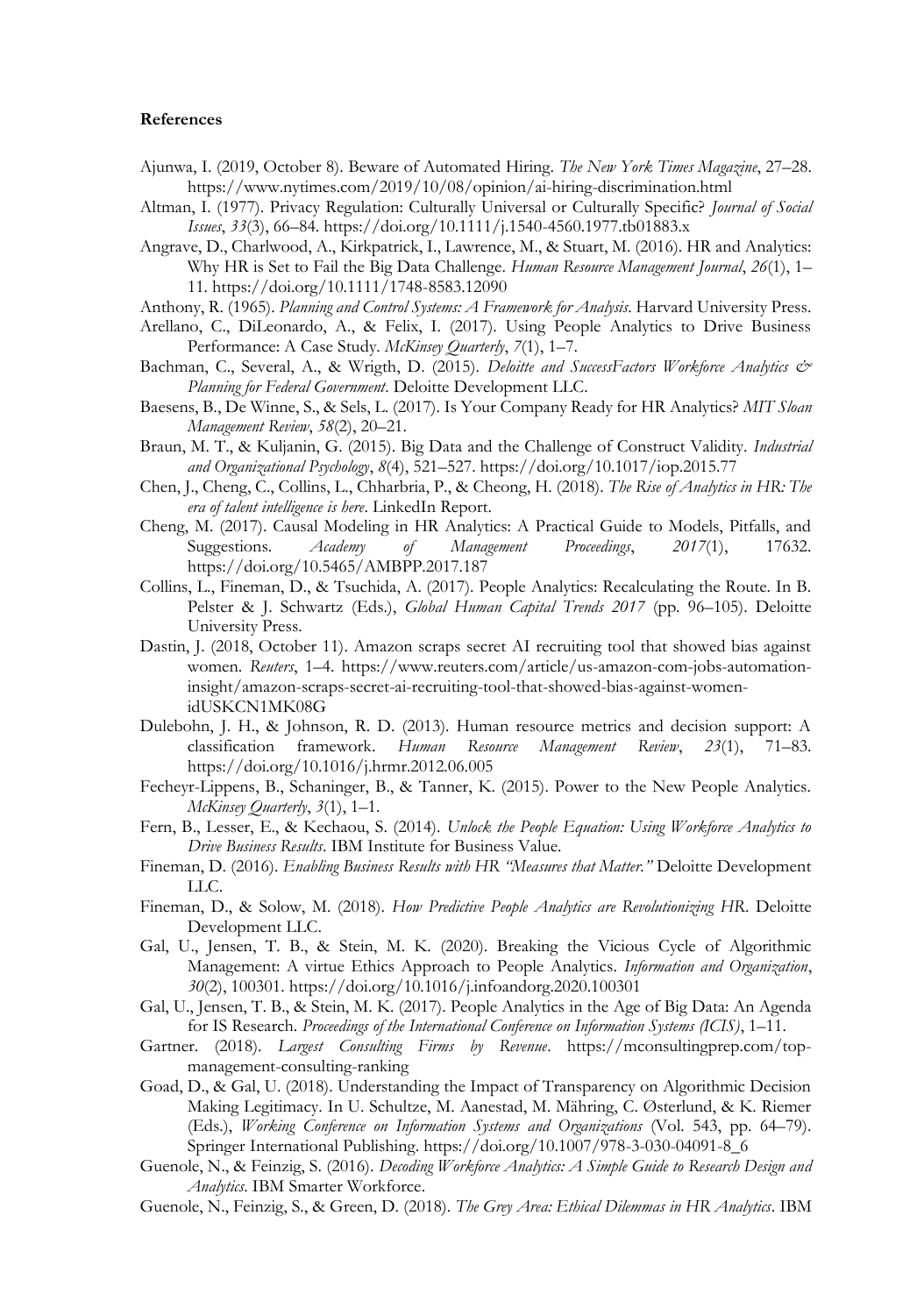Smarter Workforce. https://doi.org/10.1177/2043820611404489

- Guenole, N., Feinzig, S., Green, D., & Zhang, H. (2017). *HR Analytics Readiness*. IBM Smarter Workforce.
- Hafermalz, E. (2021). Out of the Panopticon and into Exile: Visibility and control in distributed<br>new culture organizations. Organization Studies, 42(5), 697–717. new culture organizations. https://doi.org/10.1177/0170840620909962
- Hüllmann, J. A. (2019). The Construction of Meaning through Digital Traces. *Proceedings of the Pre-ICIS 2019, International Workshop on The Changing Nature of Work*, 1–5.
- Hüllmann, J. A., Krebber, S., & Troglauer, P. (2021). The IT Artifact in People Analytics: Reviewing the Tools to Understand a Nascent Field. *Proceedings of the 16th International Conference on Wirtschaftsinformatik (WI)*, 1–17.
- Hüllmann, J. A., & Kroll, T. (2018). The Impact of User Behaviours on the Socialisation Process in Enterprise Social Networks. *Proceedings of the Australasian Conference on Information Systems (ACIS)*, 1–11.
- Hüllmann, J. A., & Mattern, J. (2020). Three Issues with the State of People and Workplace Analytics. *Proceedings of the 33rd Bled EConference*, 1–14.
- Huselid, M. A. (2018). The Science and Practice of Workforce Analytics: Introduction to the HRM Special Issue. *Human Resource Management*, *57*(3), 679–684. https://doi.org/10.1002/hrm.21916
- Ives, B., Hamilton, S., & Davis, G. B. (1980). A Framework for Research in Computer-Based Management Information Systems. *Management Science*, *26*(9), 910–934.
- Kremer-Davidson, S., Ronen, I., Leiba, L., Kaplan, A., & Barnea, M. (2016). Raising your Eminence Inside the Enterprise Social Network. *Proceedings of the 19th International Conference on Supporting Group Work*, 111–120. https://doi.org/10.1145/2957276.2957281
- Laurence, S., & Margolis, E. (1999). Concepts and Cognitive Science. In S. Laurence & E. Margolis (Eds.), *Concepts: Core Readings* (6th ed., pp. 3–81). MIT Press. https://doi.org/10.1017/CBO9781107415324.004
- Lawler, E. E., & Boudreau, J. W. (2015). *Global trends in human resource management: A twenty-year analysis*. Stanford University Press.
- Leonardi, P., & Contractor, N. (2018). Better People Analytics. *Harvard Business Review*, *96*(6), 70– 81.
- Levenson, A. (2018). Using Workforce Analytics to Improve Strategy Execution. *Human Resource Management*, *57*(3), 685–700. https://doi.org/10.1002/hrm.21850
- Marler, J. H., & Boudreau, J. W. (2017). An evidence-based review of HR Analytics. *International of* Human Resource Management,  $28(1)$ , 3–26. https://doi.org/10.1080/09585192.2016.1244699
- McAfee, A., & Brynjolfsson, E. (2012). Big data: the management revolution. *Harvard Business Review*, *90*(10), 60–68.
- McIver, D., Lengnick-Hall, M. L., & Lengnick-Hall, C. A. (2018). A Strategic Approach to Workforce Analytics: Integrating Science and Agility. *Business Horizons*, *61*(3), 397–407. https://doi.org/10.1016/j.bushor.2018.01.005
- Riemer, K., & Peter, S. (2020). The robo-apocalypse plays out in the quality, not in the quantity of work. *Journal of Information Technology*, *35*(4), 310–315. https://doi.org/10.1177/0268396220923677
- Saldana, J. (2009). *The coding manual for qualitative reseachers* (1st ed.). SAGE Publications Ltd.
- Schulz, K. F., Altman, D. G., & Moher, D. (2010). CONSORT 2010 Statement: updated guidelines for reporting parallel group randomised trials. *BMJ*, *340*(mar23 1), c332–c332. https://doi.org/10.1136/bmj.c332
- Schwieters, N. (2015). *Ten Digital Trust Challenges* (Issue December 2015). PwC.
- Shami, N. S., Muller, M., Pal, A., Masli, M., & Geyer, W. (2015). Inferring Employee Engagement from Social Media. *Conference on Human Factors in Computing Systems*, *2015*-*April*, 3999–4008. https://doi.org/10.1145/2702123.2702445
- Silvestre, C., Pinel, A., & Martin, J.-B. (2015). *People Analytics: Improving HR Processes with Andranced Analytics and Big Data*. CapGemini.
- Simón, C., & Ferreiro, E. (2018). Workforce Analytics: A Case Study of Scholar Practitioner Collaboration. *Human Resource Management*, *57*(3), 781–793.